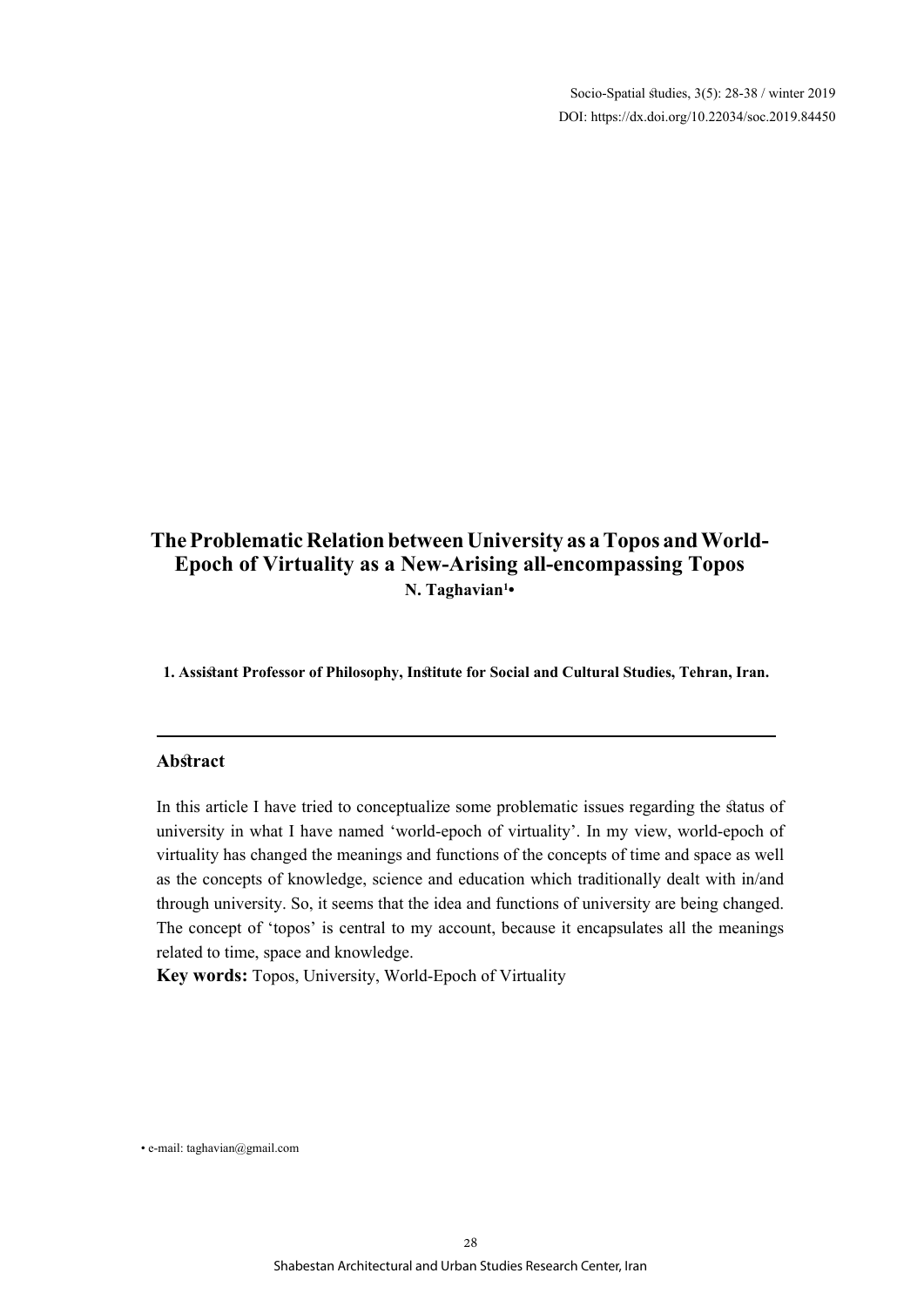#### **The First Episode**

I was the manager of a large and private educational complex several years ago. There, a young person, named Nima, was in charge of computer and software affairs related to the various sections of the institution. Although he did not have any academic degree, he was very knowledgeable, skillful and competent in the area of his responsibility. He could carry out any task that was necessary for the institution regarding software and hardware-areas from programming in various languages to manipulation of the already prepared software codes and instructions and even designing and constructing some software packages needed by the institute. In fact, Nima was a selfeducated, not a university-educated man.

I asked him one day that why don't you attend a university with all this knowledge and skill and why don't you make any effort for acquiring an academic degree so that more can be added to your value and credibility?

He grinned and said "I do not need an academic degree or its knowledge. I can learn whatever I want to. I can start working in one of the countless number of the institutions that want me without any academic degree". I asked his viewpoint with regard to future of his work and what does he want to do considering his professional interests? He said: "I want to enroll in the entrance exams of Microsoft Company and get a specialized degree from there. Microsoft has its own education system and the holders of higher academic degrees should also pass its entrance exams to be able to take part in its educational courses and acquire a degree from it. It is after acquiring such a degree that Microsoft provides the applicants with the employment possibilities. My final goal, as well, is employment in Microsoft. I am now studying the resources considered by Microsoft as its entrance test."

I asked him which authority has provided or confirmed these resources.

He said: "they belong to Microsoft itself and they are not dependent on any other university or scientific institution. In fact, Microsoft does not consider any

other university as credible as itself".

The utmost level of Nima's wish for his future was employment in Microsoft.

### **The Second Episode**

Consider the three companies of Google, Apple and Microsoft amongst the large number of the institutions that have the heartbeat of the world of computer and the Internet under their hands within the format of economic firms. The information flow and knowledge volume and quality, the capital and human resources circulating in these companies through their mediating role is to the extent that one can consider them amongst the superpowers of the virtual world. Their budgets and financial turnover sometimes exceeds the budgets of many of the countries. Their products and services are applied and have customers even in the most distant parts of the world. The geographical domain of their physical presence within the format of agency and exclusive representative and others of the like is spread all over the world. They have specialized and sophisticated human workforce at their service from any nationality. The exchange of information is rarely done without their intermediation, especially Google.

But, disregarding all these vivid realities, there is yet another bigger truth in the emergence and continuation of which these institutions have played an unexampled role: all the universities or educational institutions and higher research centers are in need of these companies' products and services. It means that the production and distribution of knowledge in its classical academic form is no more feasible without these three companies. More importantly, it seems that these companies essentially produce and distribute forms of knowledge that is entirely specific to them. They have their own educational systems for educating their required specialized human workforce. They have set up special research processes for producing their required knowledge. It appears that the concept of knowledge and its boundaries is essentially different for these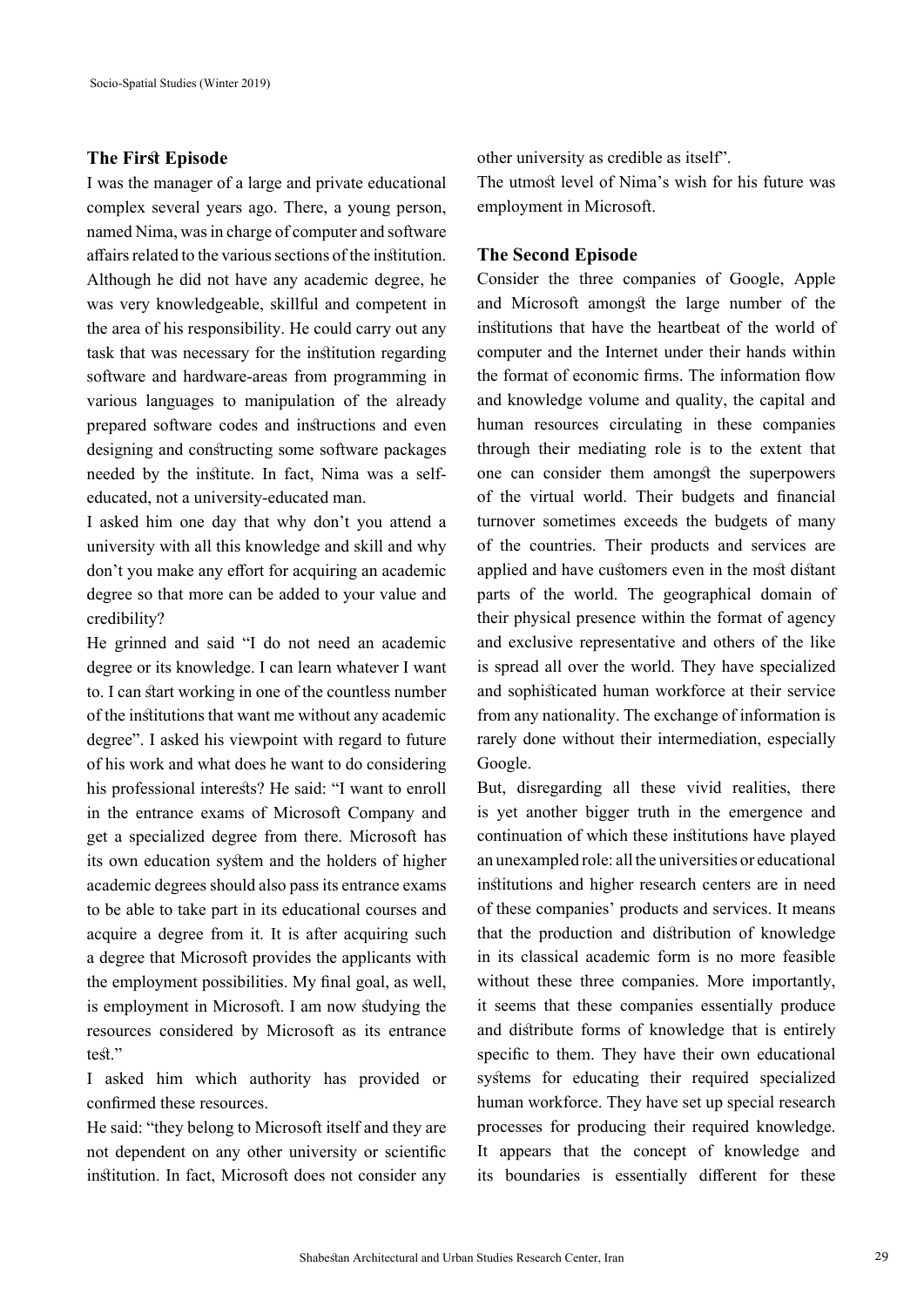companies from the one that has become classically prevalent in the universities. Amongst these three institutions, Google has a specific power in accessing any information and data from the contents of our personal emails to even the humans' interests and analysis of their personalities via tracking their likes and dislikes, tracing the frequency of every person's visits of the sites and internet pages and many of the other things that we might not even be capable to imagine. The legal dispute between Apple and CIA is per se a story showing that even such powerful intelligence organizations like CIA do not have the power of perfect influence on them, i.e. it is Apple that imposes its policy on the current policies of the US. The interesting point is that the founders of these companies, especially Apple and Microsoft, not only have not been educated by any university but they have also driven their classic academic system away from themselves and/or even had escaped from them. It was after this repelling that they could develop their own institutions. However, it is now as if the university has become dependent on its expelled students. These huge institutions have gathered in themselves amalgamations of knowledge production, specialized human workforce education, entrepreneurship, economic growth, participation in cultural and social processes in local, national and international levels, facilitation of the human communications and bonds, transcendence beyond

the hedges of time and place and many of the other things. The ability and knowledge have become interwoven in these institutions in the most complicated possible form. They are both university and business entity; they exercise and create policies; it is as if they do everything. They are the manifestations of the mutation of the concept of knowledge.

#### **The Third Episode**

Institute for Social and Cultural Studies (Iran, Tehran) performed a survey in 2016 under the title of "university classroom survey" at the level of the country's universities thereby to monitor the general status of the universities. There were many various items assessed and measured in this survey. One of these items was "the university students' image of a good university". The university students had been asked underneath this item to provide an answer to the question as to "how do you describe a good university?" The answers have been distributed in five choices as follow: the good university is the one that "1) enhances the professional ability and expertise", "2) trains for the future job", "3) makes it possible for the university students to become socialized", "4) trains good citizens" and "5) helps the understanding of the truth". The frequency percentages are quite surprising and ponderable as shown in the table below:

| Imaginations of a good university                       | Percentage |
|---------------------------------------------------------|------------|
| Enhancement of the professional abilities and expertise | 39.5       |
| Training for future job                                 | 27.5       |
| Socialization                                           | 12.4       |
| Training for good citizens                              | 11.7       |
| Helping the understanding of the truth                  | 8.9        |

Table 1. The answers with regard to the question "How do you describe a good university?"

Considering the threefold function of the university – i.e. educational function (training of specialized human workforce), research function (production of new knowledge and discovery of the truth) and sociocultural function (socialization and sociocultural responsibility) -- it can be discerned that the options 1 and 2 refer to educational function, options 3 and 4 point to the sociocultural function and option 5 is related to the research function. Choices 1 and 2 have accounted for a totally higher frequency of the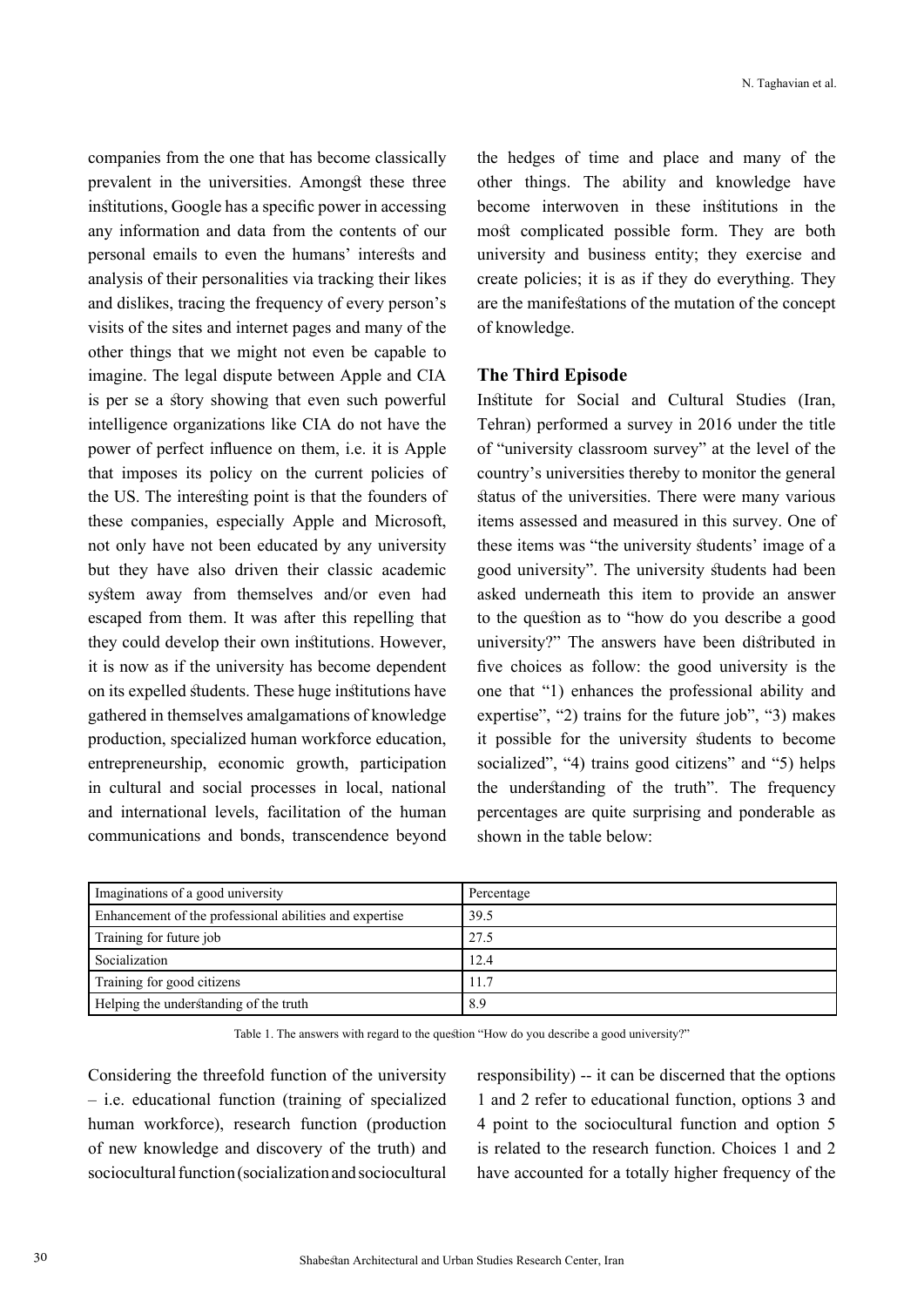answers for, as it can be seen, it is higher than the total sum of the other three choices' frequencies. This is expressive of a very important reality. It seems that the research function with the intention of understanding and discovering reality is no more important and desired by the university students. If a good job is available to a person, s/he would not be much motivated for entering the university. This is while the concept "truth" and making efforts for discovering it should be in itself sufficiently provoking. It seems that not many persons currently find a link between the university and the truth. However, the same university students are not so much hopeful and optimistic in their appraisals of the university's educational function (i.e. the same function that has to guarantee their professional future). They were asked about the idea that "how much they find their academic teachings applicable to their lives" and the answers to this question are also interesting:

| Application rate | Percentage |
|------------------|------------|
| Not at all       | 9.8        |
| A little         | 27.2       |
| To some extent   | 38.6       |
| Much             | 20.8       |
| Completely       | 3.6        |

Table 2: The answers with regard to the question "How much the subject-materials you learn at the university are applicable to your life?"

This is also expressive of this important fact that the university, at least in Iran, cannot even fulfill its educational functions. It seems that the meaning and function of the university in the mentality of the today's Iranian university students is not anymore like the mentality of the former generations, at least the mentality of such I's who were a university student during 1990s. The changes in the expectations from the university can be evidently observed from these two pieces of data in the classroom survey $^1$  .

### **Question**

The mentioned content in the above three episodes are the realities from which a problematic situation is delineated for the entirety of the university in today's world. Some specifications of this problematic situation can be determined in these questions: how is the university related with these novel evolutions? What happens to the future of university? Would any university be left essentially? If yes, in what form and with what quality? Can university, as 'subjectivity', surround and encircle the entirety of such a situation as its own object? Hegel had once stated that "philosophy is its time held in thought $2$ ". In German idealism tradition, philosophy is in a straightforward and robust link with the university, it means that the philosophy is, on the one hand, the thinking brain and the nous of the university; that is on the other hand, itself the thinking brain and the nous of the society. It means that the university is generally "the conversance of the thought over its time" in the traditional German idealism. Before now, university had turned anything into the object of its knowledge. Such an objectification of everything is no less than the domination of the nature, society and culture that peaked during the 19th and 20th centuries<sup>3</sup>. But, it seems now as if a territory has stemmed out of reality that not only does not lend itself to objectification but it also has somehow transformed university to its own object.

<sup>1.</sup> I hereby thank my colleagues, Ameneh Seddighian (the executor of the university classroom survey) and Abbas Kazemi (the manager of the classroom project) for providing me with these data. For more information see Seddighian (2016).

<sup>2.</sup> Qouted by Rorty in Rorty (2007), p. ix.

<sup>3.</sup> I previously presented a brief explanation of the way university gained power during modern era in "the genealogy of the relationship between university and politics" in Mahoozi (2016).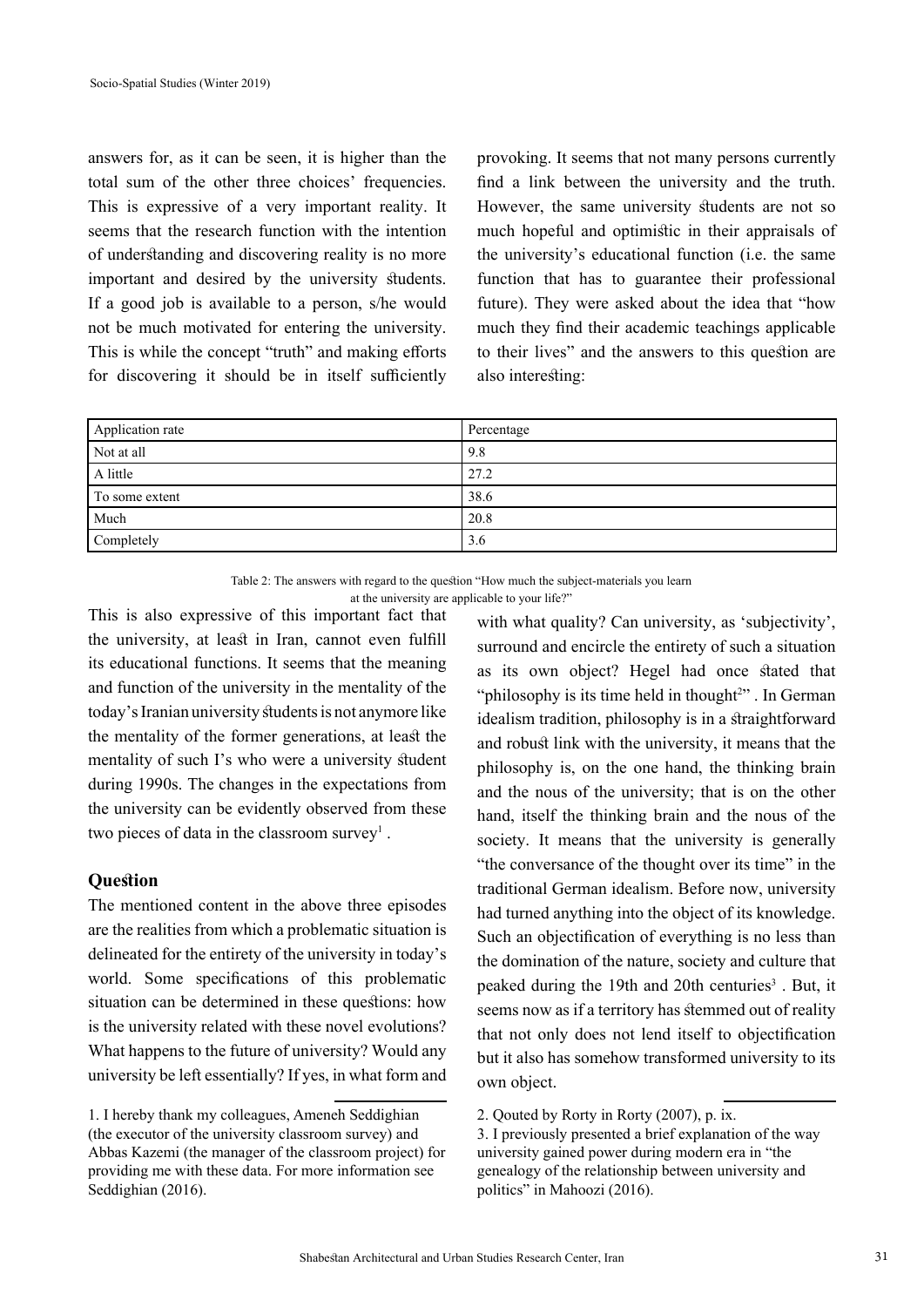This new realm, as I said in the second episode, besides altering the concept and function of knowledge, has metamorphosed the concepts and functions of "time" and "place". So, it deserves not to be only seen as a geographical domain rather history should be also infused therewith. This way, I call such a realm as "world-epoch of virtuality". This territory is truly a novel domain of reality for it seems that the borders of our world have equally undergone expansion in both areas of the nature and the culture. Does this newly emerged reality represent a truth? If yes, how does the university gain insight over such a truth considering the fact that the discovery and understanding of the truths have been one of its primary functions? If not, what would be the task of university? As I said in the third episode, it appears at least in Iran that the truth discovery and understanding function is not so much fitting the university students' expectations. Does it mean that truth, as held in the university students' subconscious, is no more graspable in the university and inside the academic relations? Is it true that our university students have found out of their keenness and without having a contemplationdriven awareness of the newly emerged reality of the world-epoch virtuality that it is the logic of this novel realm that would make their future? Moreover, as it was said by Nima in the first episode, it seems that even the specialized human workforce education function is not any more brought about by academic education. The creatures of this realm or the residents of the world-epoch of virtuality, i.e. the very Internet and computer giants, seem to be not so far away from putting an end to the university's prosperity and functioning. There would be left only the sociocultural function of the university that seems to be the only task accomplishable by the university or at least claimed by it. But, if the university becomes not much capable of serving its educational and research function, would there be remaining any desire and demand for attending that it can perform its sociocultural function? Furthermore, why can't the newly emerged reality of the world-epoch of virtuality per se take possession of this function of the

university, as well? For example, look at the way the virtual social networks like Facebook and Telegram and many of the others enable the human beings communicate with one another and set the ground for their socialization. See how the discussions in the general areas of literature, politics and science are streaming inside the social networks. Look at this massive and robust volume of reports and news and analyses that are produced, distributed and used with the intermediation of the social networks. Such an intermediation should not be only considered as a neutral instrument. It seems in this intermediation that a new type and form of subjectivity is at work; this is a sort of subjectivity that was previously embodied in the university in a macro-level. It is by the intermediation of this intermediation that the economic, social and political realities undergo variegation, the children and adolescents reach a sort of social maturity and the human actions are exposed to public judgment and inspection a lot more than ever before because it seems that the amount of transparency and revealing is more in virtual space than the traditional public spaces. Every individual human being has been provided with the ability of conversing with others no matter where they are and with what language they speak. It seems that the ideals of a common global language are being actualized in a world-epoch of virtuality.

Under such conditions, how can university even claim its accomplishment of its sociocultural function while there is a so strong and fully ready rival has infiltrated and is present outside and inside the university -- everywhere? Let alone the idea that, in my mind, university's claim for its capability of serving sociocultural function has just appeared in the academic research circles during the recent decades and that as a result of the mindset and though evolutions in the area of social sciences wherein the science and knowledge are realized as social institutions featuring social and cultural functions and expediencies more than being in possession of essence. In other words, following the huge social, cultural and political changes during the 20th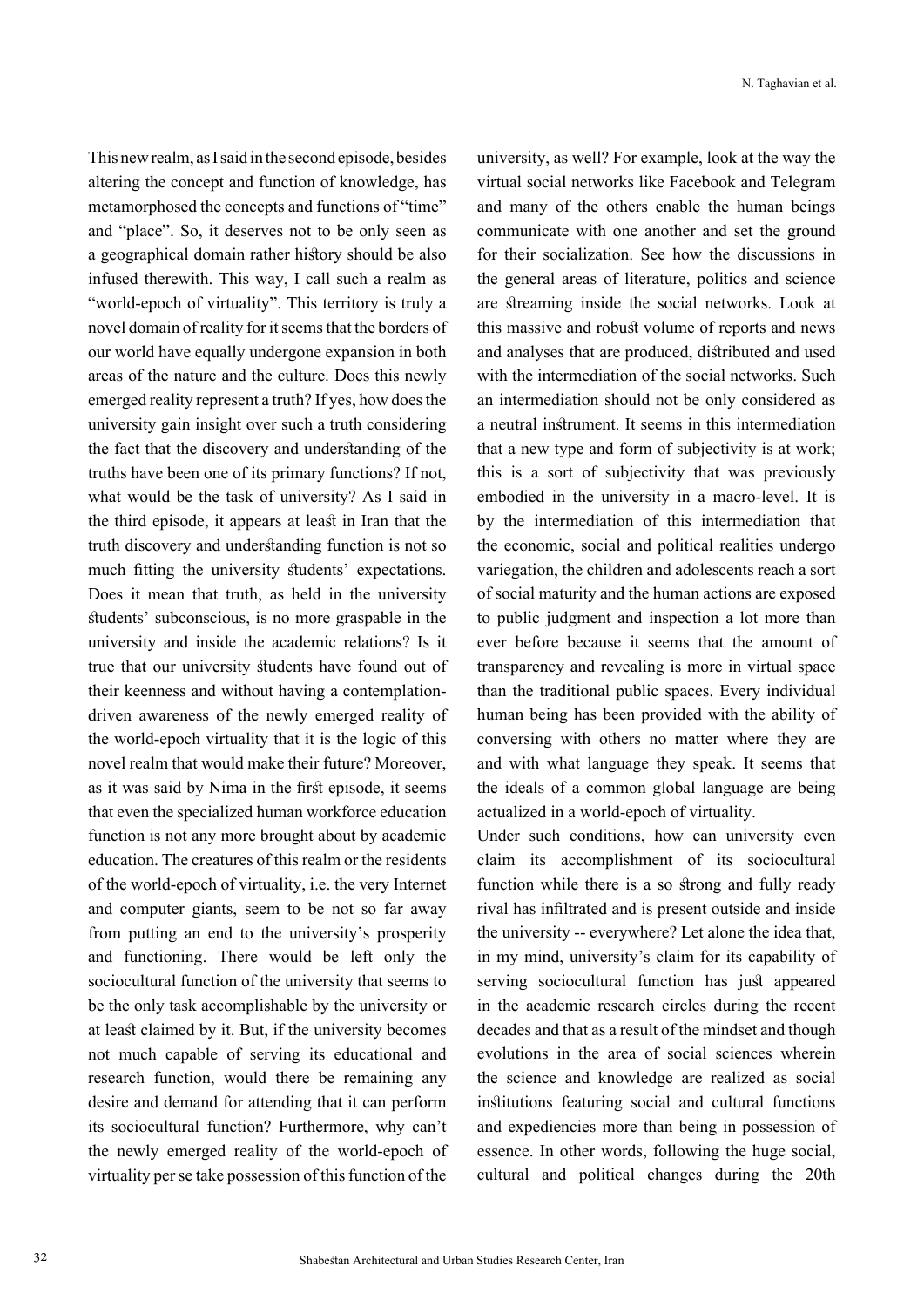century, the university had been struck by crisis that made it consider a third function for itself beyond educational and research functions so as to keep pace with the caravan of the social evolutions. The crisis has become more deepened and intensified now by the reality of the newly emerged realm of worldepoch of virtuality.

In a nutshell, the problematic situation caused to university by the world-epoch of virtuality makes thinking about the past, now and future conditions of university important and necessary more than ever before. In this chapter, I tried to delineate the coordinates of the university's questionable situation in the world-epoch of virtuality so that to reveal a little of the importance and necessity of thinking about the future of university and such a way of thinking has to be actualized now in another form within the system of the new concepts. But, thinking about the university's future in the world-epoch of virtuality without thinking about the past and present of the university is fruitless and sterile. It is necessary to have a look at the university's past and trace the trend of its evolutions up to now and hope to make the horizon of thinking about the future of university clear a little more.

In what follows, I am going to search the overall coordinates of the university's current genealogy in the archetypes of ancient Greece's modes of knowledge enterprise and exhibit how the threefold function of modern university (educational, research, social and cultural functions) are rooted in the modes of enterprising knowledge that emerged in ancient Greece. The goal in doing so is, of course, setting the ground for a new concept based on which the relationship between the current university and the world-epoch of virtuality can be clarified; however, the explanation and elucidation of this relationship needs a much wider time and opportunity that might be out of this article's scope. But, anyway, looking at the university's past in the light of more novel concepts is per se an inevitable endeavor.

## **Archetypes of Knowledge Enterprise**

I have borrowed the term "archetype" and its concept from Carl Gustav Jung's analytical psychology to explain and track the genealogy of university's modern functions in ancient Greece. I think the expression "archetype" can be utilized with a little manipulation in its main concept as held by Jung for explaining the way our current imagination and perception of the university's functions is formed out. Archetype, as it has been dealt with in Jung's mind, forms an important part of our collective subconscious and organizes our current images and symbols in the course of history thereby to be transformed into a part of the clear-cut structure of the human perception. In other words, archetypes determine the shape of our current images and symbols and not their contents. The contents of our current perceptions of the world and the various phenomena have per se risen up from inside the grounds of our current relations and events but this content cannot convey meaningful implications unless it is poured inside the patterns inserted in our collective subconscious<sup>4</sup>.

1) The Ionian knowledge enterprise archetype: Ionian scientists represent the first knowledge enterprise archetype in ancient Greece or even the entire history of the world. The thing that was important to them and they give it a value more than anything else was purely intellectual research into the nature of the world's realities and phenomena. In fact, they were seeking for the discovery and understanding of the world's truths. Contemplation and pondering over the foundations of the universe were the most substantial of their concern. Such scientists as Thales and Anaximenes and Anaximander gave priority and superiority to research over any other education method in such a way that teaching their research findings to others or

<sup>4.</sup> To become more familiar with the concept of archetype and, especially, its application method in social sciences, refer to Gray, R.M. 1996. Archetypal Explorations: Towards an Archetypal Sociology. London: Routledge.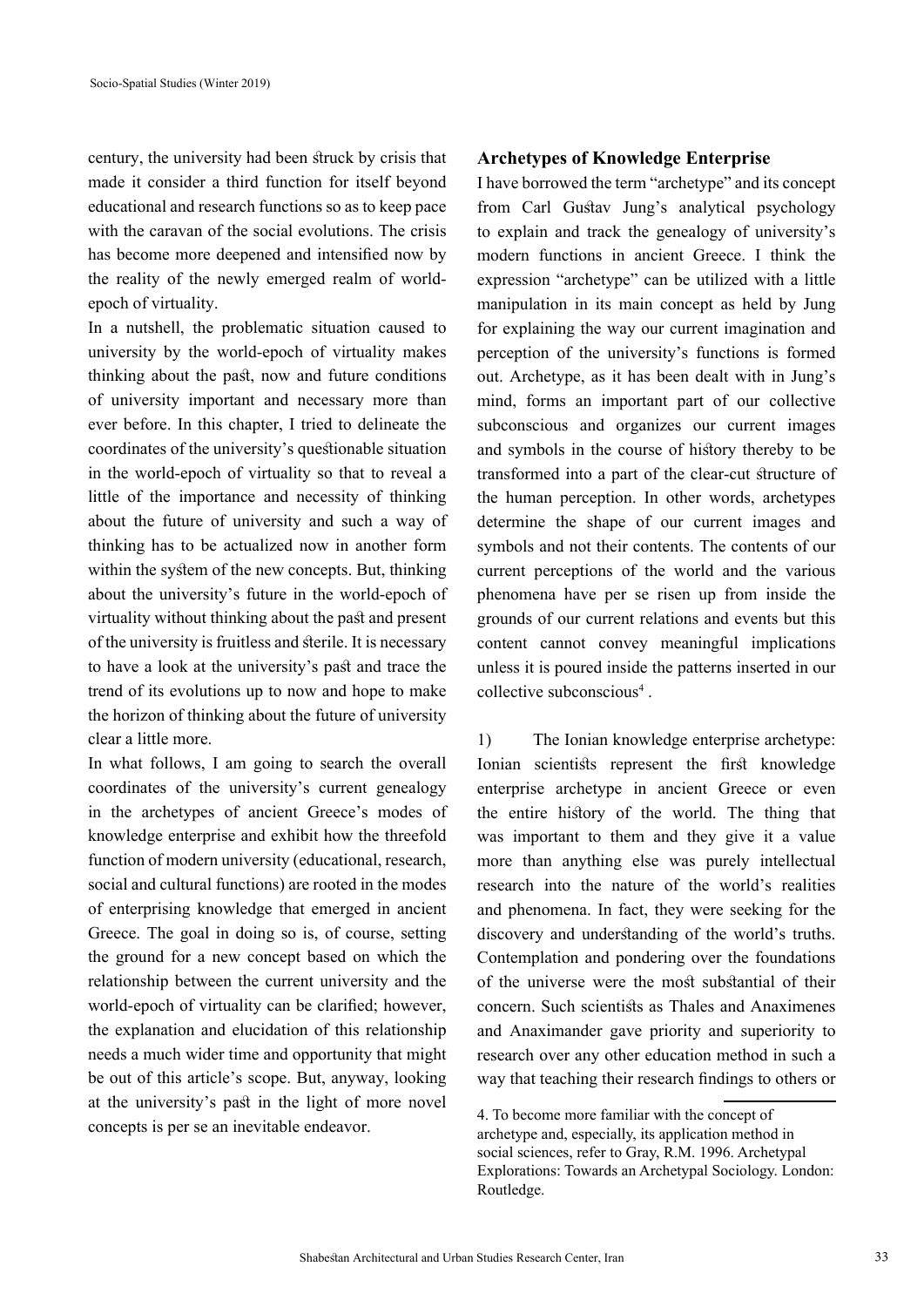creating a certain school for their thoughts was not important to them. The pure truth about the whole universe and world and its phenomena was superior to them. Therefore, their knowledge enterprise was not limited and unique to a given place or space. Each of them alone dealt with contemplation about the foundations of the world whenever the time was deemed right. They conversed with their other peers at most about their contemplations and research and did not mind if the results of their research were useful for their own and others' works and life or not. They had completely separated the realm of knowledge from the economic, political and artistic domains, though they happened occasionally to benefit from the results of their research in their economic life. It is known that Thales of Miletus estimated the olive harvest of the next year by predicting the rainfall rate and, based thereon, he bought and stored olive beforehand as much as he could and acquired a lot of wealth by doing so. But, this same Thales is also known to have been so sunken into contemplation and monitoring of the sky that could not see a hole in front of him and fell into it; for the same reason, he is sarcastically reproached that he can carefully forecast eclipse but cannot save himself from falling into a hole. To them, the story of the universe and not that of the social and political life of the mankind was amazing and questionable in its natural whole. Thus, they had zealously and eagerly made the entire nature the arena of their own research.

In short, if we wish to enumerate the general and outstanding characteristics of Ionian archetype of knowledge enterprise, four attributes can be underlined:

1. theory is superior to practice,

2. research is superior to education,

3. pure truth is superior to interests and benefits, 4. research is not limited to any special place and time.

2) Agoraean knowledge enterprise archetype: the sophistic educational movement is the outstanding and index characteristic of the Agoraean archetype of knowledge enterprise<sup>5</sup>. Unlike the Ionian scientists to whom the world system and the foundations of the natural universe was attractive and worthy of research, it was this cultural and social human world that instigated the sophists' to make a move and speak and act. To them, it was important that how human beings are fostered in practice and in their individual and collective life and how they reach happiness. This saying by Protagoras, the famous Athenian sophist, has been narrated in every ancient Greece history that "the humanity is the scale of everything". Thus, the sophists were truly in search of practical wisdom than the theoretical knowledge. Due to the same reason, the "truth" was not in itself so much valued and credited by them and they were not much in search thereof; instead, the mankind's benefit and happiness was more important and wanted to them. The human life and soul and all the things that were important for its flourishing were also important to them. In lieu of searching for the truth in the skies and the universe, they attempted to establish felicity and happiness on earth. Their field of action, as well, was this very social and political ground of the mankind. Polis or the Greek city was the locus of their activities. They searched in the city and tried attracting adolescents to themselves and training them. They held sessions of discussion and conversation inside Agora, the city plaza in ancient Greece. But, Agora was not a surrounded and separated place from the body of the city; everyone could participate in Agoraean activities. In ancient Greece, Agora was both the place of discussion and decision-making as well as acting. Education and training of the youth was carried out at the side of economic and political actions all inside Agora. The subject-matter of the youngsters' education was predominantly economy, law and politics. Sophists earned a living via teaching the adolescents.

<sup>5.</sup> In his valuable book, Paideia (Jaeger 1939), Werner Jaeger recounts sophistic movement as essentially an educational and cultural movement. I feel too much sympathy with his judgment about sophists but I am of the belief that the streaks of research can be traced and seen in the sophists' works.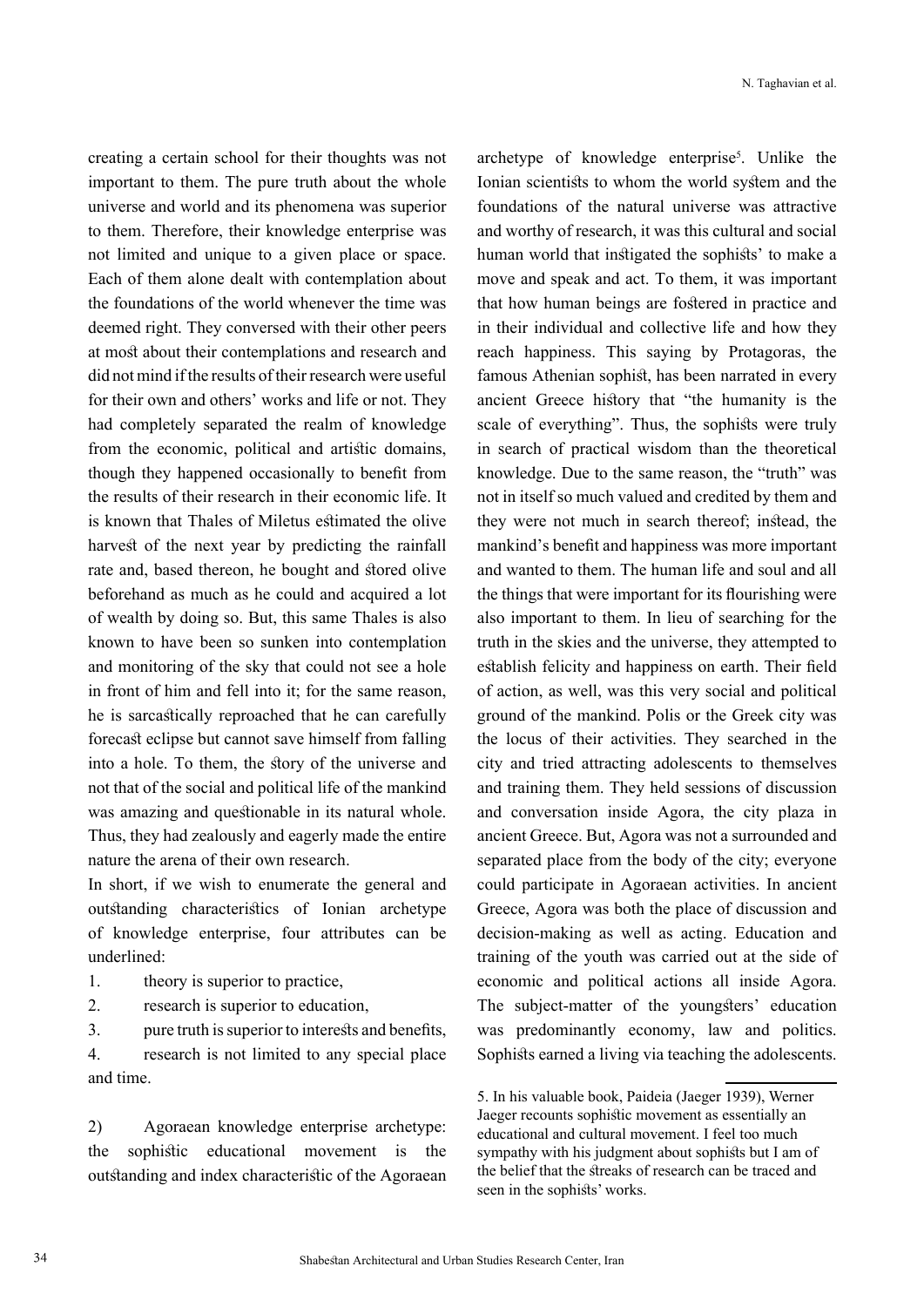Furthermore, they practically applied their skills in the political and judicial arena. They endeavored to foster the adolescents through participation in the practical areas of the Athenians' life in market and court and senate. They were truly in search of educating specialized human beings in business, judgment and politics-related affairs. The subjective knowledge and scientific truth were important to them and they pursued them as far as they were deemed useful and applicable in life. Hence, they were not so much looking for doing pure scientific and philosophical research. Their research was mostly of practical and objective dimensions than scientific and subjective ones. If they happened to take part in subjective and theoretical discussions, they would majorly attack the insufficiency of the others' claims of scientific and theoretical truth. Gorgias, another well-known Athenian sophist, as clearly understood from Plato's writings, emphasizes in his debates with Socrates on the point that there is firstly no truth and, secondly, even if there is, it is not unique and single and, thirdly, we do not have any way for discovering and discerning truth, so we had better discard truth and engage in our life and happiness.

This way, the general and outstanding properties of Agoraean archetype of knowledge enterprise are:

1. practice is superior to theory,

2. education is superior to research,

3. benefit and expediency are superior to the scientific truth,

4. the activity domain extends to the entire society, Agora.

3) Academic knowledge enterprise archetype: this third knowledge enterprise archetype stemmed from the ancient Greece by Plato's laying an academic foundation therein. By recognition and theoretical configuration of the parallel dyads like subject/object and theory/practice, Plato made efforts to somehow overcome the separation between the thought and the universe. He could truly make a problem of the contradiction and the gap recognized by his preceding thinkers between the natural world and

the cultural world, or between the human awareness and the material universe, and began overcoming it somehow in a more sublime unity. The world was divided into two parts in its whole since the time the rays of philosophical and intellectual thinking started glowing in Greece, i.e. with the very efforts made by the Ionian scientists for transforming the universe into an object of their knowing faculty and accordingly establishing themselves as the subject and independent awareness of the world. Since then, this separation and division between the human beings and the world became the pesky conscience of the Greece and urged them towards a struggle the product of which was florescence of the humanity as humanity per se and an unprecedented leap in the process of the human beings' material and spiritual growth. But, this division had become a new problem with all its countless and unexampled accomplishments and blessings. One manifestation of this newly emerged problem was wandering and idleness of the Greeks before Plato on the dilemma of "thought or universe": the idea as to which of the two should be and deserves being the primary subject of the mankind's knowledge enterprise? Should the human beings themselves and their life and soul be the subject of the intellectual efforts or should the universe and the world in its natural generality be the subject of thought? Is the issue of soul more important and more superior or is the matter of material? The difference and confrontation of the knowledge enterprise archetypes, as well, was also rooted in this same wandering and dilemma. As it was mentioned, the Ionian knowledge enterprise archetype favored the story of the matter and the Agoraean knowledge enterprise archetype was inclined towards the story of soul. These two knowledge enterprise archetypes were always in quarrel in pre-Plato Greece and none could drive out the other from the arena. This eroding dispute caused the emergence of a crisis in the Greek civilization's center of power. Plato astutely figured out the existence of this crisis and tried to find a solution thereto. He wanted to restore the lost unity and wholeness between culture and nature and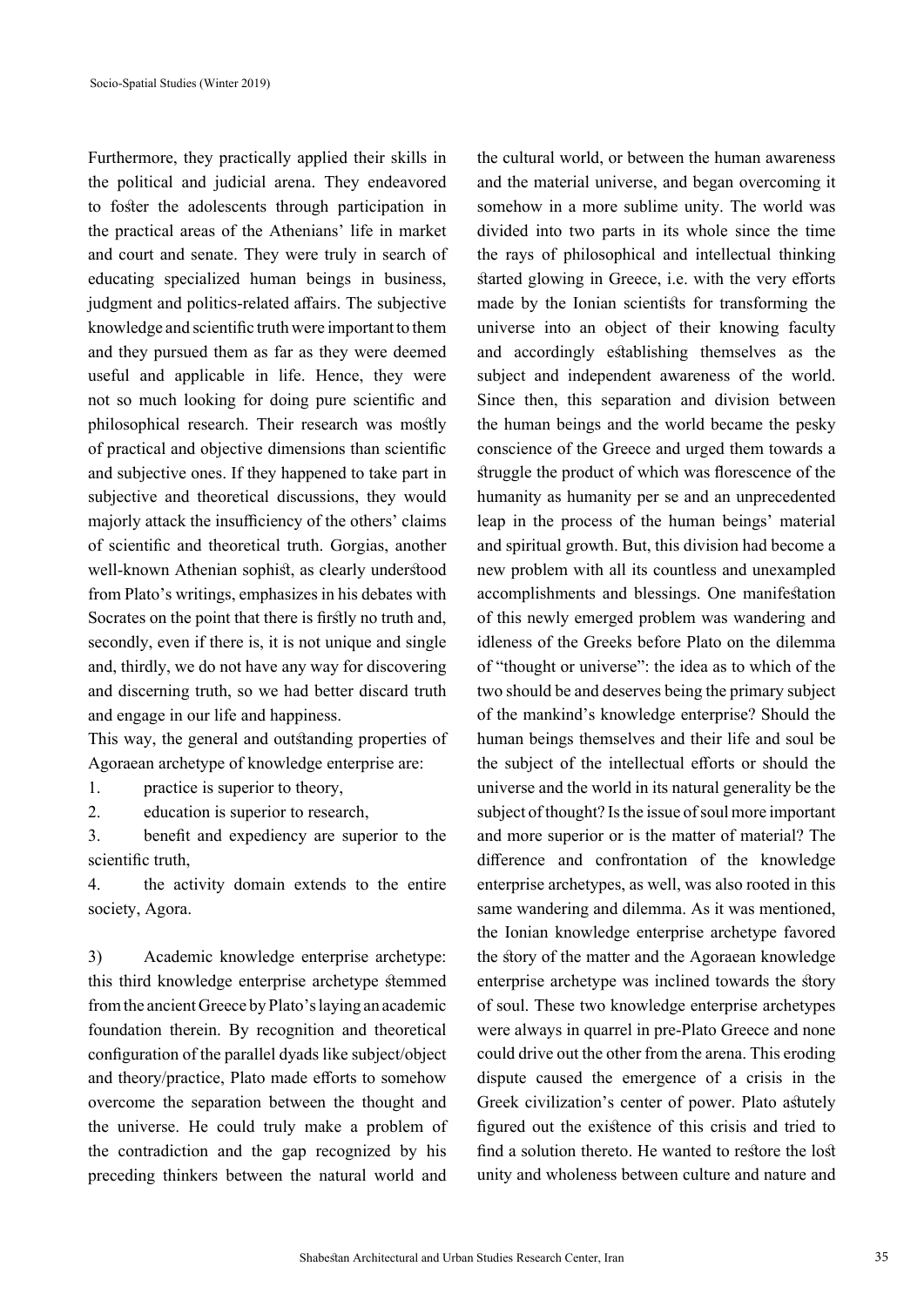between thought and universe in another level. He configured this unity in the theory of forms in such a way that he considered a contrastive and parallel hierarchy for the ranks of thought and universe. The ranks of the universe begin from the lowest ranks of the perceptible natural things, pass through the rational mathematical realities and reach the world of ideas and forms. In the same way, the ranks of thought, as well, begin from the knowledge of the perceptible things in natural sciences and reach the intellectual knowledge existent in mathematics and are thence enhanced to the philosophy as the knowledge of the world of ideas and forms. The ranks of the universe and the ranks of thought (knowledge) eventually meet one another and become united in the utmost goodness. This way, the lost oneness between thought and universe and between theory and practice are again retrieved in a superior and ethical universe.

I disregard the details of Plato's theory and deal with its implications in respect to knowledge enterprise archetypes because this theory is the vanguard of the third archetype. If, on one hand, the arena of research about universe, as thought by Ionians, was the whole natural world and they did not consider a special place for it, and if, on the other hand, the arena of dealing with life and soul of the mankind, as imagined by sophists, was the intra-Polis Agora, neither the nature and the whole world nor the polis and society cannot be anymore the main arena of science production for Plato. There should be another place independent from the nature and polis so as to render unitary their separation inside itself. This place is the very 'academia' that is a garden with a well-thought and well-calculated design as a mixture of gardening and architecture and nature and culture. So, academia should be established and founded not like polis that has come about spontaneously in the course of the human beings' collective life and not even like the realm of nature that had been existent a priori. Academia is a place more superior to the nature and the society; it is a place wherein the nature and the society are supposed to be intermixed

in a loftier level. Academia is indeed the only place of all the knowledge types rather it is the locus of the sublime good. Academia's superiority is not only scientific rather it is an ethical one. More importantly, the most excellent rank of science is also knowledge of the sublime good. Natural scientists and mathematicians who wish to pursue their scientific research to the maximum possible extents should be elevated to the rank of a philosopher. Philosophy encompasses both natural sciences and mathematics. Additionally, a philosopher is also an educator. He has to take the others' hands and show them the way to the utmost good. A philosopher is the person who thinks about the sublime good of both the nature and the society and makes efforts for their well-being. A philosopher is a scientist and at the same time an activist; he performs Ionian and Agoraean knowledge enterprise. He does research, does educate and does foster. Since a philosopher is an all-knowing person, he is simultaneously a teacher, an economic entrepreneur, a social activist and a politician. Thus, the whole of a sovereign is the territory of his thought and action. Academia, as well, is the nous of both the nature and the society. In addition, the truth is not just this scientific truth about the universe and its phenomena; the idea or the example of the sublime truth is a mixture of the scientific truth, artistic beauty and ethical goodness. So, the benefit and expediency of the polis is also absorbed and dissolved in this same sublime truth. The fostering of the human soul, human happiness - the way it was targeted by the educational activism of the sophists -- is feasible not in Agora and city plaza but in academia. This way, teaching and research, expediency and truth and practice and theory are all intermixed inside academia, and hence the sublime example of refinement and the eternal knowledge enterprise archetype of academia is created. Plato's competent pupil, Aristotle, also followed this same archetype and founded Lyceum. Aristotelian knowledge enterprise does not essentially differ from the knowledge enterprise archetype of academia.

The general characteristics of the academic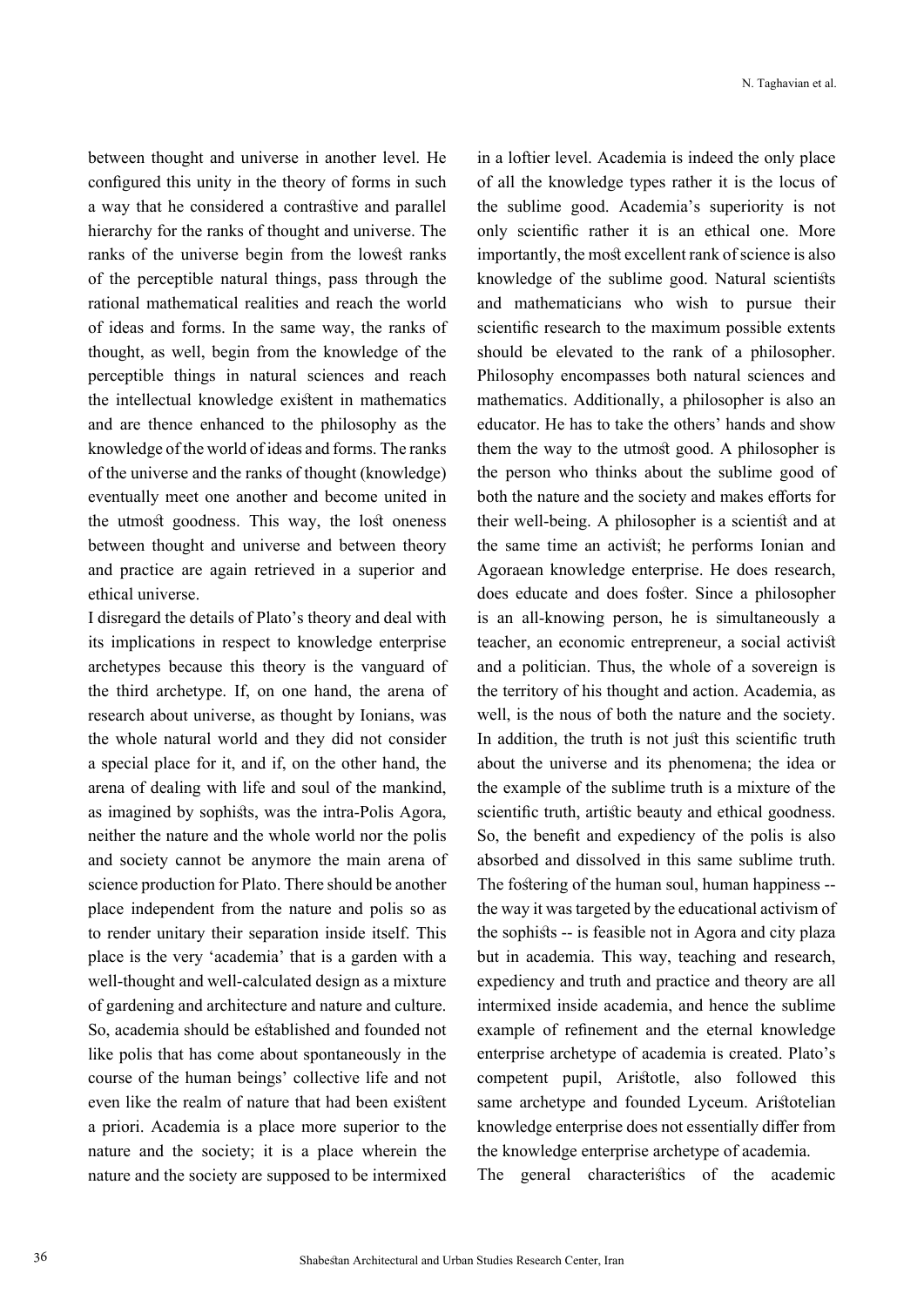knowledge enterprise archetype can be enumerated as below in comparison to the two foresaid archetypes:

1. practice and theory are intermixed with in the idea of the sublime good,

2. educational and research processes are interlaced,

3. the practical expediency and the scientific truth and the artistic beauty are all inserted in the idea of the sublime good,

4. the locus of knowledge enterprise is a place independent from and superior to the nature and the society; it is the academia.

## **Functions of University in the Light of Knowledge Enterprise Archetypes**

The modern university holds the heritage of the knowledge enterprise archetype of academia. This is a point the vividness of which is currently unquestioned and undisputed although the academia has undergone frequent quantitative and qualitative evolutions since Plato's time and mid-centuries till the modern era. Although these changes are very strong and epoch-making in their quantity and quality, the nature of academic knowledge enterprise has not been changed. The today's university, the one we knew up to now, not only accommodates the threefold functions of knowledge enterprise all in one place but it has also spread its shade over the nature and the society like the very Plato's allknower. The threefold functions of the university, including educational, research, and sociocultural functions, are in fact the functionalist configuration of the academic knowledge enterprise. Again as the Plato's academia, today's university is a place independent from and superior to the nature and the society; it is a locus wherein the general expediency of the mankind and others is at least claimed and efforts are made for it. The today's university makes lawyers, ministers, merchants, teachers, engineers and physicians for the society and, at the same time, the scientists who are zealously eager to understand the stories of the universe and the world. The story of the soul and the story of the universe are both equally important and investigable to the today's university. The scientific truth, the artistic beauty and ethical goodness are all equally searched in the modern university. The truth and beauty and goodness are all three topics that have been discussed and debated by the human beings since Plato's time until now. Truth is searched inside the science and knowledge; beauty is created in arts and literature and justice and fairness, as well, are founded and pursued in ethics and politics. These three arenas are in fact three topoi in which the university not only maneuvers but also tries to unite them in the sublime topos of academia. The today's university seems to be the topos of all topoi. It is not a topos parallel and on the same level as the other topoi. The today's university is utopia, i.e. the nowhere with which the position of the other loci is determined.

### **The Last Episode**

Let me return to the world-epoch of virtuality and the questionable relation of the university with it. Can the utopia of university also absorb the topos of the virtual world in itself? In the three episodes of this writing, I resolved the difficulty of such an important issue to some extent. But, the countenance of this difficulty will be revealed to us with a more prominent contour when we figure out that the world-epoch of virtuality, as well, is not a topos of the same rank and level of the other topoi. The virtuality era's world is per se a new utopia that has not only risen up against the former utopia of university and challenges it, but also it is quite likely to have transformed university into its own maneuver field. University utopia seems to have digressed far away from its utopian feature and has per se become a topos alongside the other topoi for the virtual utopia. Is it the same as the crisis in which the Greeks before Plato had fallen in such a way that Plato was forced to find a solution for it and founded academic knowledge enterprise? Are we now in the verge of bearing witness to the emergence of another form of knowledge